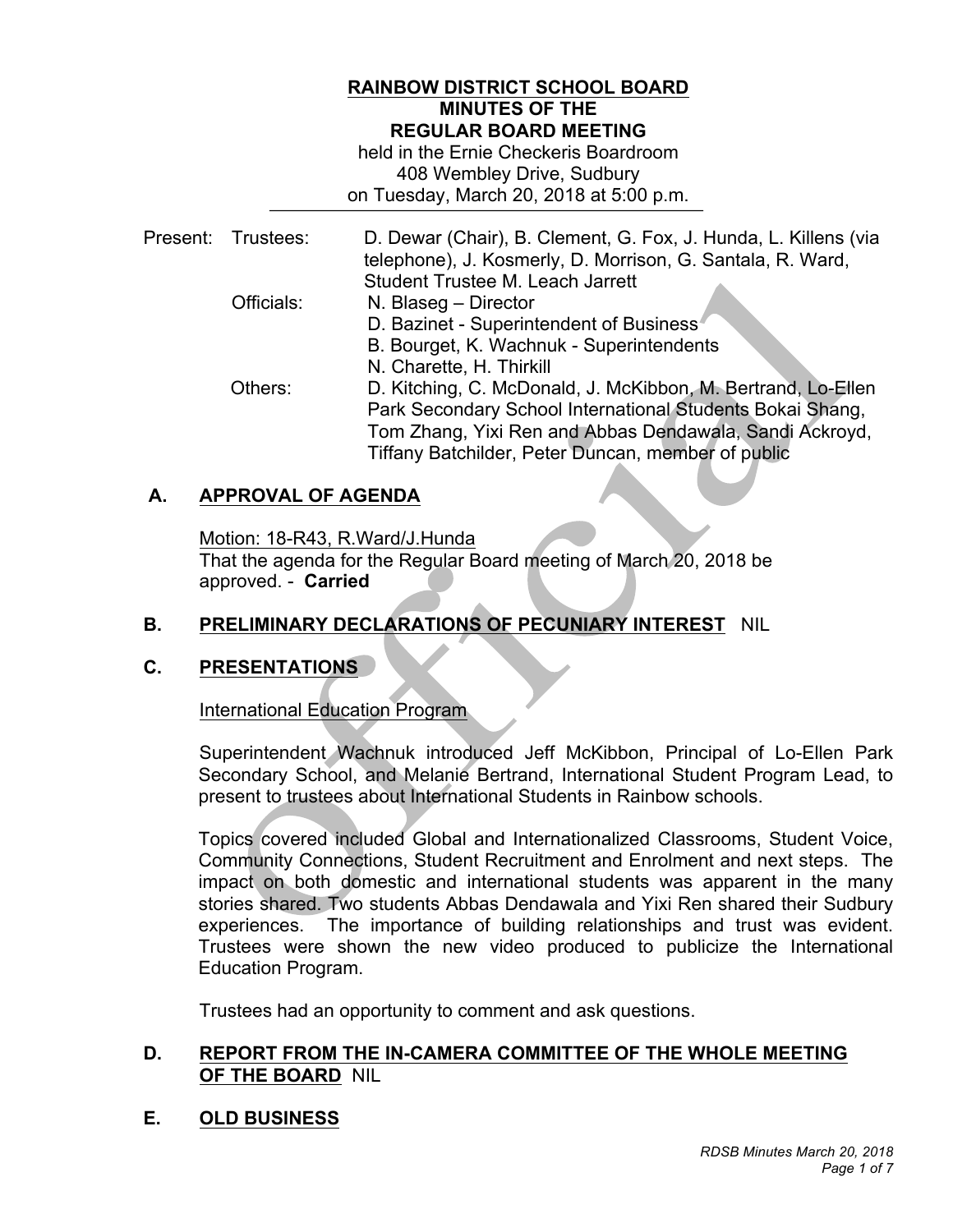## 1. **Previous Minutes**

# Motion: 18-R44, D.Morrison/J.Hunda

 approved. - **Carried**  That the minutes of the Regular Board Meeting held on February 20, 2018 be

## 2. **Tenders/Requests for Proposals**

 Motion: 18-R45, D.Morrison/B.Clement That the Board award the contract for Manitoulin Secondary School, HVAC - **Carried**  upgrades - tender #2018-01 to Metal-Air Mechanical Systems Ltd. for \$344,761.00.

## 3. **Reports and Recommendations from Board Committees** Nil

#### $F_{\perp}$ **NEW BUSINESS**

## 1. **Municipal Election 2018**

a) Motion: 18-R46, R.Ward/B.Clement

 That in accordance with Section 4 (1) (b) Ontario Regulation 412/00 the Board does not designate any municipality within its jurisdiction as a low population municipality. - **Carried** 

### **Amendment:** L. Killens/NIL

 That First Nations Trustee be added as area #9. There was no seconder for the amendment.

b) Motion: 18-R47, R.Ward/D.Morrison

 That in accordance with Ontario Regulation 412/00 that Appendix A shall form the report of the Determination and Distribution of trustees as required under Section 9 of the regulation and further, that, the municipality with the largest population in each Area and the school board election clerk as referred to in Section 8 .1 being identified as follows:

 Area 1 – Clerk of The City of Greater Sudbury Area 2 – Clerk of The City of Greater Sudbury Area 6 – Clerk of The City of Greater Sudbury Area 7 – Clerk of The Town of Northeastern Manitoulin and the Islands Area 8 – Clerk of The Town of Espanola - **Carried** Area 3 – Clerk of The City of Greater Sudbury Area 4 – Clerk of The City of Greater Sudbury Area 5 – Clerk of The City of Greater Sudbury

 That the vote by mail bylaw 2018-01 as attached be deemed to have been read three times and be approved. - **Carried**  c) Motion: 18-R48, J.Kosmerly/R.Ward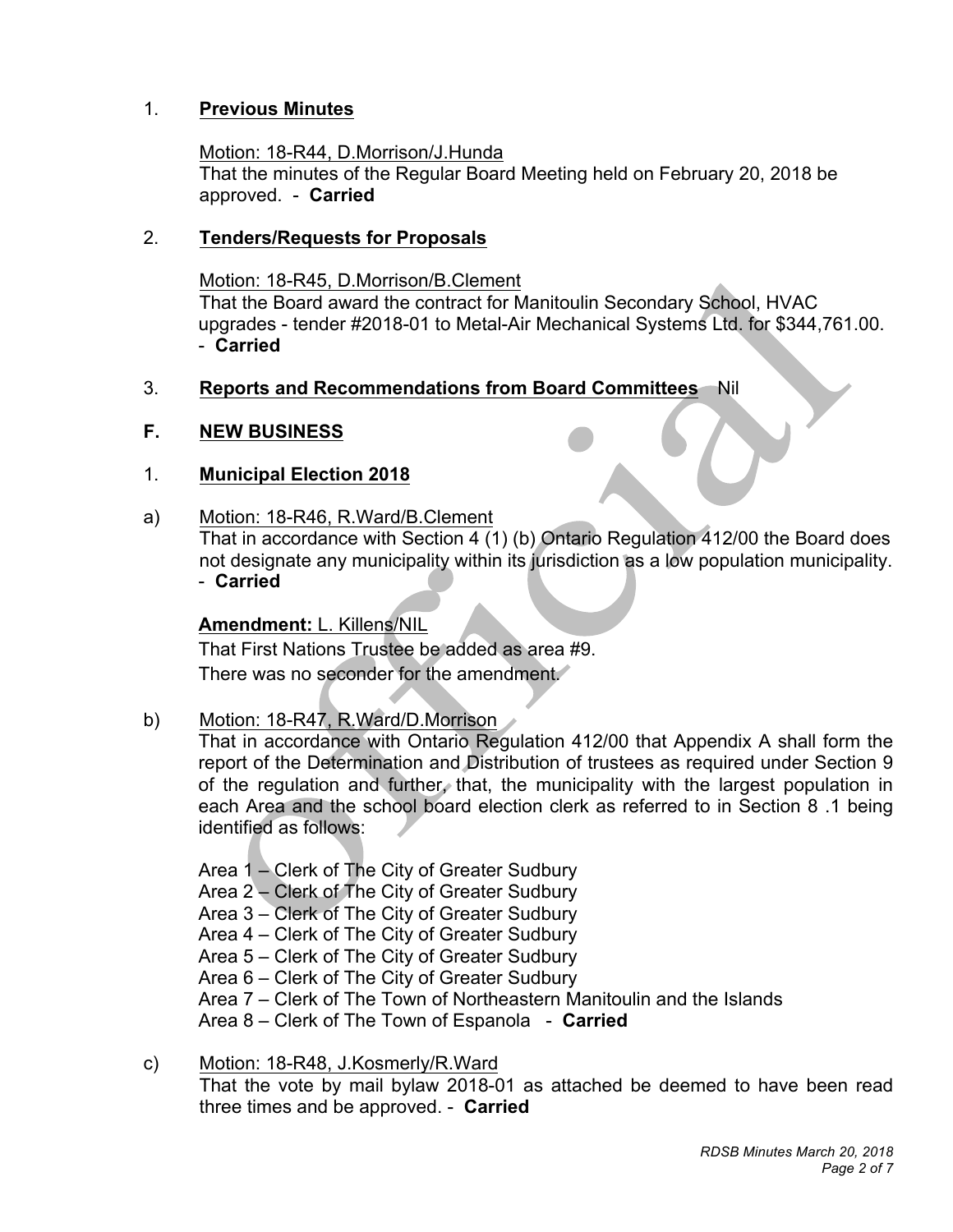## 2. **Long-term Capital Data – Superintendent Bazinet**

 presentation, outlining the process, reviewing the definitions, noting the utilization ratings and enrolment trends. This annual presentation is the launch for the next cycle of student accommodation. Superintendent Bazinet took time to review each planning area in detail. Superintendent Bazinet walked trustees through the Long-Term Capital Data

Trustees had the opportunity to ask questions and provide feedback.

## 3. **Boundaries Report**

#### Motion: 18-R49, D.Morrison/J.Hunda

 That Rainbow District School Board align the Northeastern Elementary School French Immersion program and English program boundaries in the area of Hwy 17 and the Hwy 17 South East Bypass and

 that Rainbow District School Board extend the Westmount Avenue Public School boundary to align with the new Northeastern Elementary School French Immersion boundary and

 that Rainbow District School Board extend the Carl A. Nesbitt Public School boundary to align with the new Northeastern Elementary School French Immersion boundary effective March 21, 2018 (refer to map). - **Carried** 

## 4. **Ontario Public School Board Association Annual General Meeting**

Motion: 18-R50, D.Morrison/J.Hunda

 OPSBA Annual General Meeting in Niagara Falls May 31 to June 3, 2018: That the Board approve the attendance of the following Trustees at the 2018 Trustee Clement, Trustee Fox, Trustee Killens, Trustee Ward - **Carried** 

#### 5. **Ontario Student Trustee Association – Annual General Meeting**

Motion: 18-R51, J.Hunda/J.Kosmerly

 incoming 2018-2019 Student Trustee at the OSTA Annual General Meeting in Toronto May 24 to 27, 2018. - **Carried**  That the Board approve the attendance of Student Trustee Leach Jarrett and the

#### 6. **Requests for Leave of Absence** NIL

#### 7. **Director's Remarks**

 Director Blaseg brought trustees up to date on the approval of the 2018-2019 School Year Calendar, advising that one of the four Sudbury school boards has not approved the calendar therefore there has been a delay in the joint news release.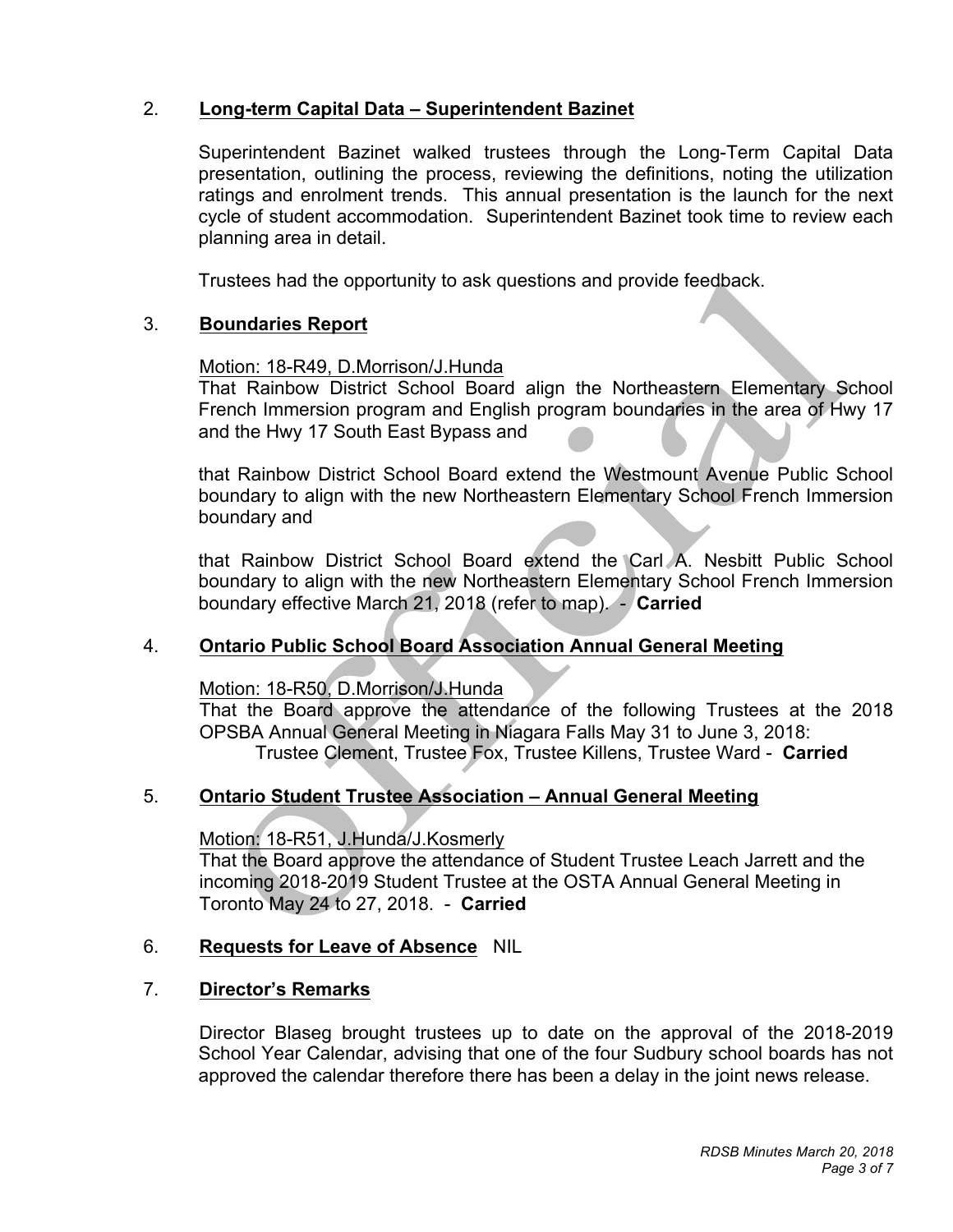On February 27 and 28 I attended the Anishinabek Education Conference in Toronto. While the focus was on the Anishinabek Education System (AES) other topics included Education Service Agreements (ESA) and the Master Agreement, which takes effect April 1, 2018. As for the latter, our Board will not see any noticeable differences in the way we do business at least for the current school year. I look forward to bringing you more information as it arises.

 On Thursday, March 8 I had the opportunity to attend our Boards' Science Fair held at Lockerby Composite School. Wow! The level of work and ingenuity was Dandelions and their ability to remove heavy metals were just a small sample of the projects that were on display. Our students are brilliant! I look forward to the Regional Science Fair being held on Saturday April 7 and Sunday April 8, 2018 at Laurentian University's Alumni Hall, as I'm sure the result will be quite favourable. outstanding. Projects that included Wireless Charging, Autonomous vehicles and

 So proud of our Algonquin Road Public School grade 7 students who took top honours at the Ontario Provincial Cardboard Championships in Waterloo. Congratulations to teacher Darren Foy for being the catalyst behind this entry.

 This Thursday, March 22 former administrative staff will be given a tour of the new building. From 10:00 AM until noon, we will provide alumna the opportunity to reminisce and tour the building. While we did not have phone numbers for everyone we tried to reach out as much as we possible so that former administrators, principals and vice-principals could come together, share a coffee and get a first hand look at our new office. So if you are available please join us.

Just a reminder that the GSN's will be released on March  $26<sup>th</sup>$ . As is the case every year the details will be released over the next 6 to 8 weeks.

April 20<sup>th</sup> and 21<sup>st</sup> is the Parent Involvement Committee Symposium to be held in Toronto. Details as per the ministry memo:

Two (2) parent members of your Parent Involvement Committee, four (4) parent members of school councils from your school board, and one (1) parent member of your Indigenous Education Advisory Council (IEAC).

 Finally, just a reminder that Saturday, April 14 is the Joan Mantle Music Trust Dinner. Please ensure you contact Heather if you wish to participate.

#### **Itinerary**

- February 21 Budget Deliberations Agenda Setting
- February 26 CODE teleconference Lo-Ellen Park Secondary School (Admin Visit) Ad Hoc Committee meeting (Re: Governance Policy Review)
- February 27 Anishinabek Education Conference Toronto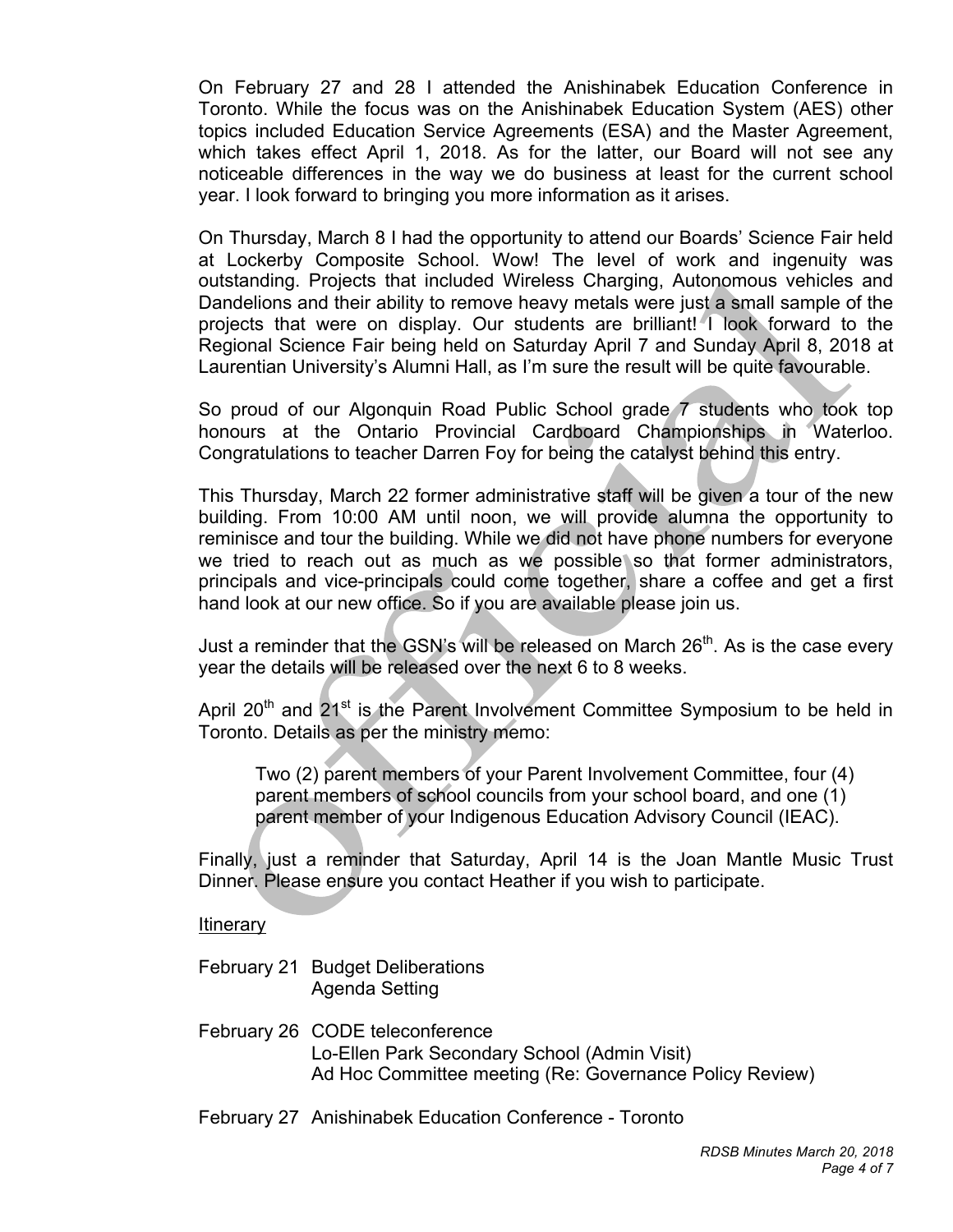February 28 Anishinabek Education Conference – Toronto

- March 1 **Budget Deliberations**
- March 2 Professional Activity Day Lockerby Composite School – Educational Assistant session
- March 5 **Budget Deliberations**
- March 6 Safe Schools meeting Strategic Planning Committee Meeting
- March<sub>7</sub> Agenda Setting
- March 8 Elementary Science Fair –Lockerby Composite School Espanola HS meeting with parents regarding A.B. Ellis PS
- March 12-16 March Break
- March 19 Human Resources meeting
- March 20 **Executive Council** Board meeting

### 8. **Other Items**

 OPSBA Delegate – Trustee Clement reported that he has been approached to fill OPSBA's recently vacated position of vice president representative for the Northern Ontario Region.

 Student Trustee – Student Trustee Leach Jarrett reported on another successful student talent show that was held at Sudbury Secondary School on March 5, 2018.

 Student Trustee Leach Jarrett advised that she and three other student senators will be travelling to Toronto with Superintendent Noble to present on April 17, 2018 as part of Students as Researchers Stand Up Speak Grant.

 Trustees were reminded of the upcoming Stand Up Speak Out Conference scheduled for May 9 and 10, 2018 at Cambrian College.

#### 9. 9. **Trustees' Remarks/Questions**

 Trustee Morrison and Trustee Hunda both thanked Student Trustee Leach Jarrett for the work done for students at Rainbow District School Board.

Chair Dewar shared a photo of Trustee Clement with an award winner at the 15<sup>th</sup> Annual Community Builders Awards event held on March 1, 2018.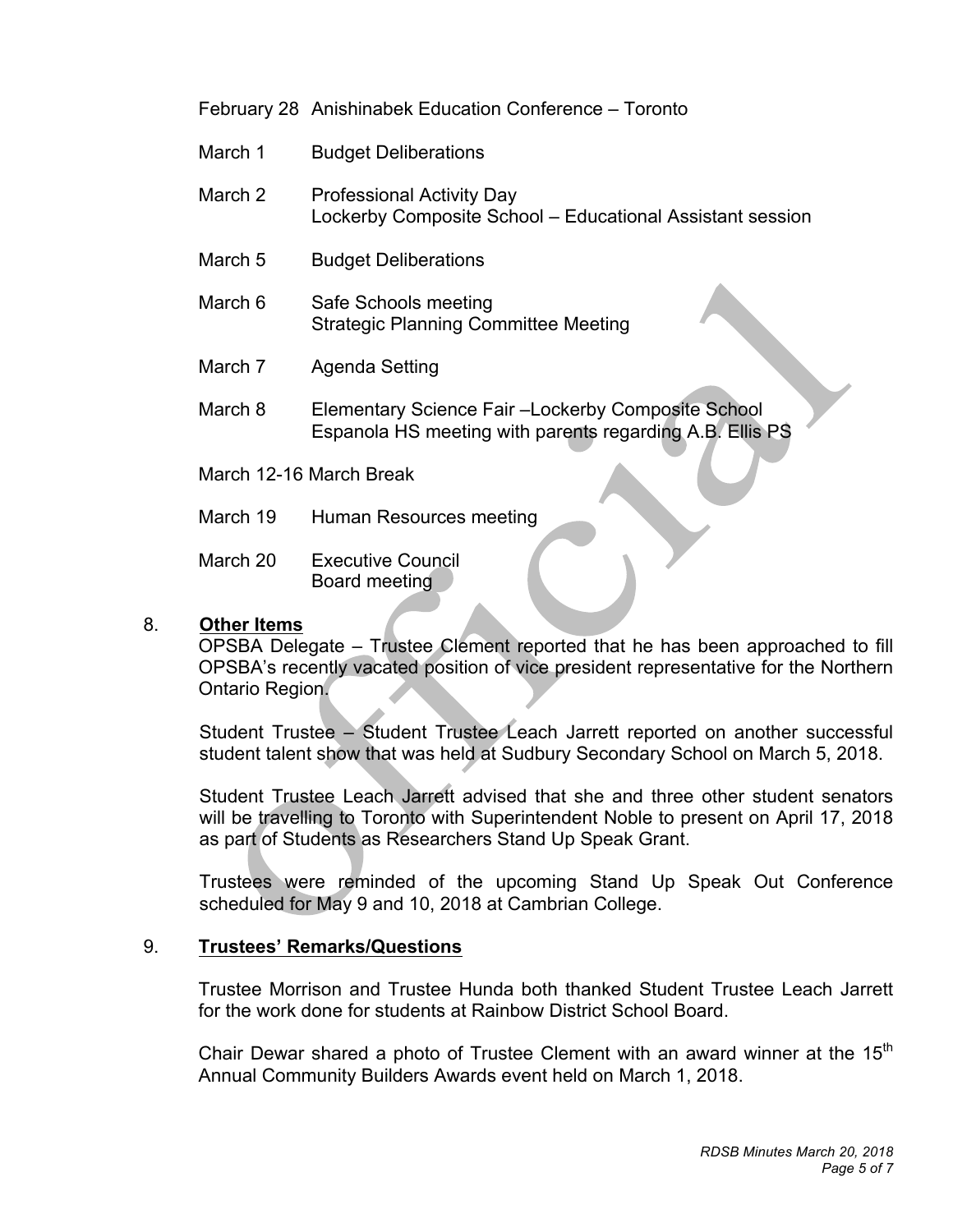## 10. **Chairperson's Remarks**

 Levack Public School is purchasing new library books thanks to a generous \$1,000 donation from Walmart Canada. The books will be added to the school library this spring.

 William McCormick, a Grade 11 student in the International Baccalaureate Program at Lo-Ellen Park Secondary School, has been recognized provincially. He received the Ontario Community Newspapers Association's Ontario Junior Citizen Award for his contributions to the community. Honourable Elizabeth Dowdeswell, Lieutenant Governor of Ontario, presented the award to William in Toronto on March 5th.

Rainbow District School Board hosted its 13<sup>th</sup> annual Technological Skills Competition on March  $7<sup>th</sup>$ . Some 100 secondary school students tested their skills in carpentry, welding, photography, cabinet making and coding. As part of the competition, over 160 Grade 8 students visited Cambrian College to explore skilled trades and experiential learning opportunities.

 Rainbow District School Board invites staff and students to Go Blue for International World Water Day on March  $22^{nd}$ . The challenge involves three components: to only drink water for the day, to research the importance of protecting our water supply, and to find ways to conserve water at home. This initiative is part of the Environmental Committee's ongoing efforts to encourage sustainable practices and increase awareness about water usage. Environmental awareness will continue in April with the celebration of Earth Day.

 On Tuesday, April 10, Grade 10 students will write the Ontario Secondary School Literacy Test (OSSL). This test is a graduation requirement administered by EQAO.

 Staff and students in Rainbow Schools will wear pink on Wednesday, April 11, to mark Day of Pink, the International Day against bullying, discrimination, homophobia, transphobia and transmisogyny in schools and communities. It's part of Rainbow District School Board's ongoing efforts to build community and promote inclusion.

 On Thursday, April 12**,** Grade 7 and 8 students in Rainbow Schools will participate in the Math, Science and Technology Olympics, at Science North in Sudbury.

 Brenda and Jamie Arrowsmith, a mother/son duo who are well known musicians and music educators, have been selected as the 2018 recipients of the Joan Mantle Music Trust Community Award. The awards will be presented at the International dinner and Silent Auction in support of the Trust on Saturday, April 14**,** 2018 at 6 pm at the ParkSide Older Adult Centre in Sudbury. The evening will mark the 10th anniversary of the Joan Mantle Music Trust, which has raised more than \$220,000 since its inception.

 I would like to take this opportunity to salute the many staff members who worked diligently, in partnership with the community, to organize the many events and activities that allow our students to shine. Behind every award winner and every